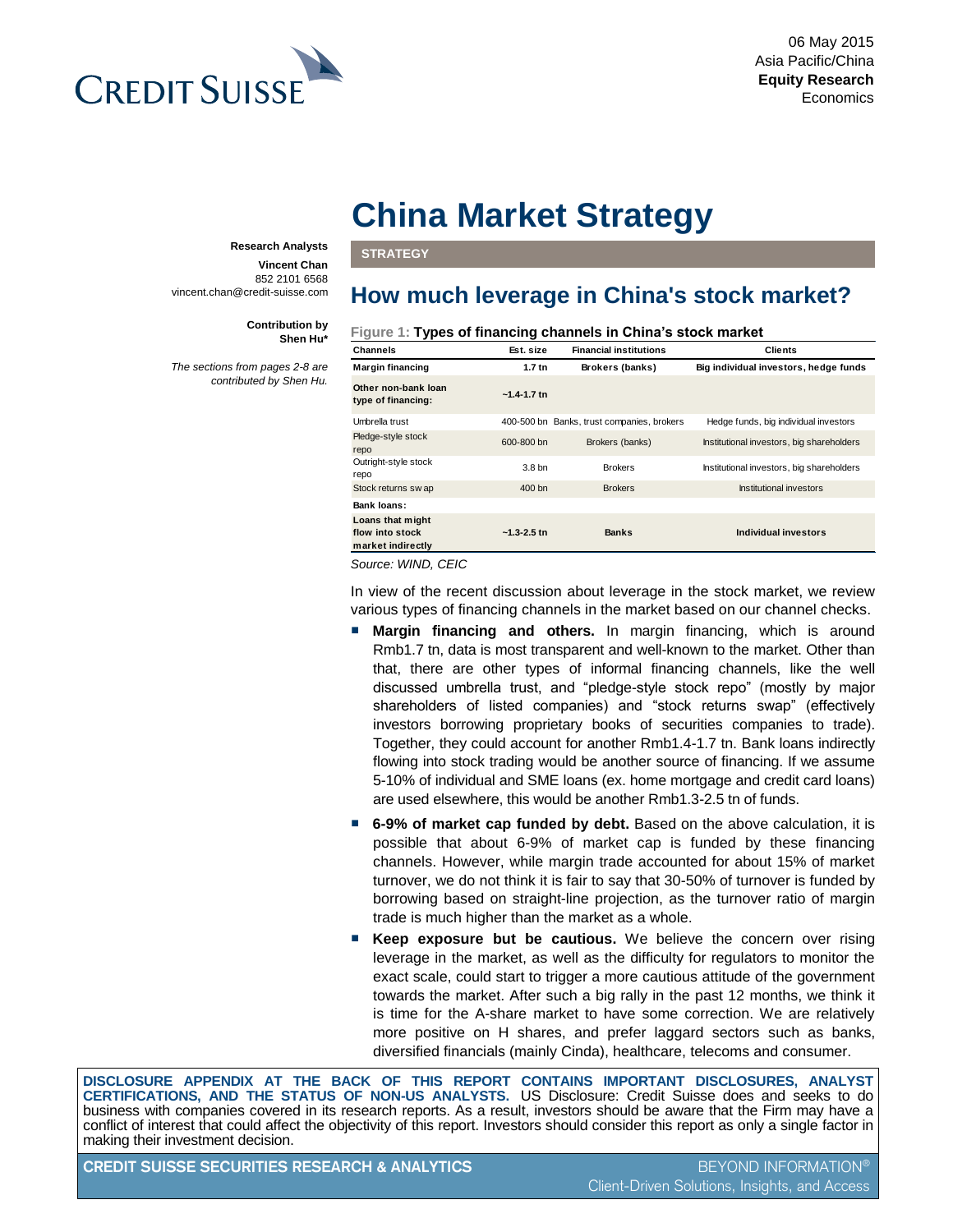

# **Focus charts**





*Source: Credit Suisse Source: Credit Suisse* 



*Source: Credit Suisse Source: Credit Suisse*



*Source: Credit Suisse Source: Wind*





**Figure 6: A type of stock returns swap Figure 7: Turnover ratio related to margin trading is much higher than overall market**

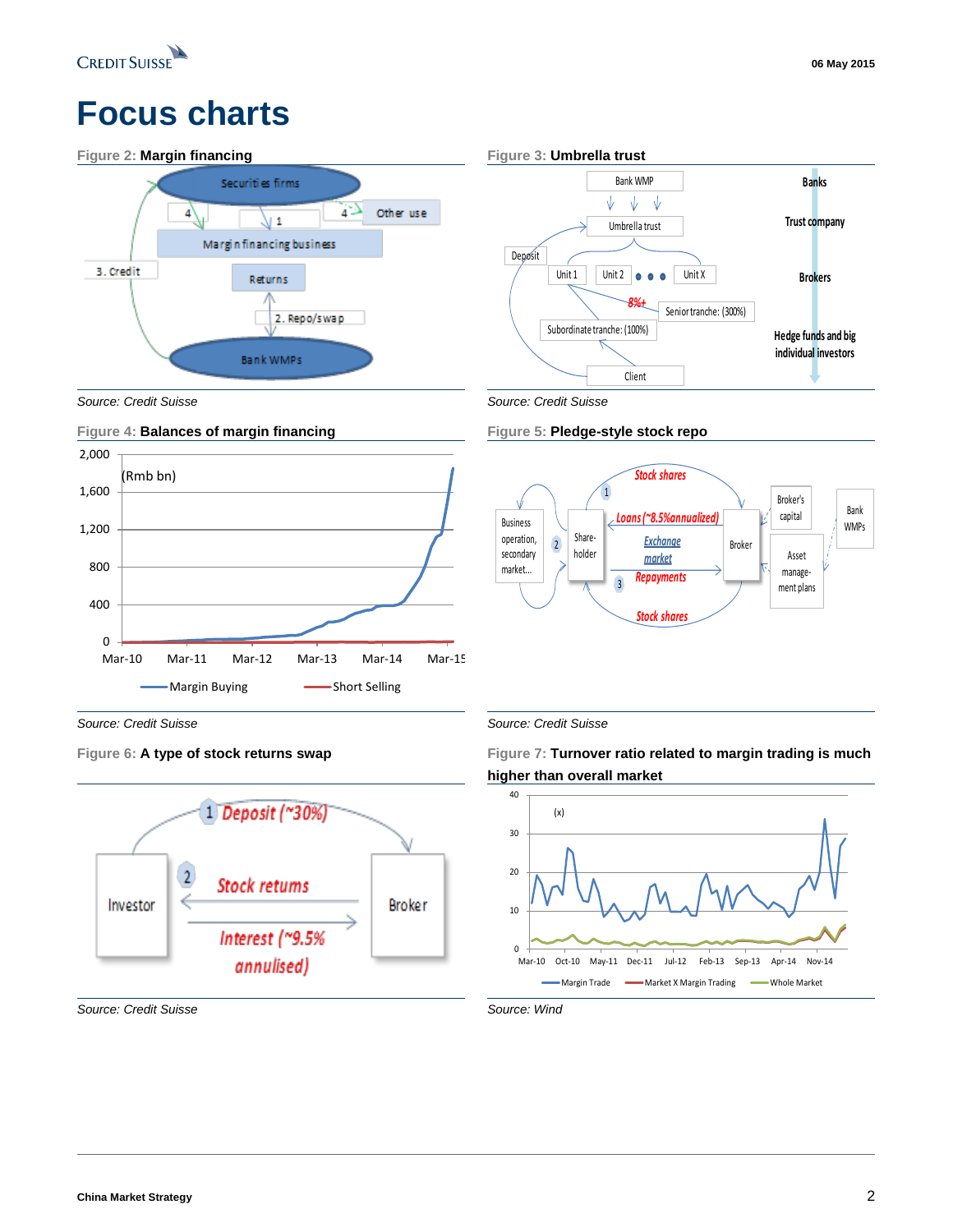

# **Leverage on A-share market**

Recently, there has been a lot of discussion about the leverage of China's A-share market. Whilst the information on margin financing is more transparent, there is very little information about other types of financing. The purpose of this short report is to outline the mechanism of other types of stock market financing channels in China, and their potential sizes. However, due to the limited amount of official information, the sizes of such financings are arrived at mainly from our channel checks with industry participants or our rough estimation.

## **Various financing channels**

Investors can use various channels to get loans for their secondary market investments. The most direct tools include margin financing, pledge-style and outright-style stock repo, stock returns swap and umbrella trusts. But it's possible that some loans indirectly flow into secondary market investment. In a broader sense, asset management products, such as asset management plans of securities firms, products of subsidiaries of mutual fund companies and hedge fund products, may also sell the senior tranche of their products to fixed-income-seeking investors.

We outline the mechanism of other types of stock market financings and their sizes, other than margin financing

Investors can use various channels to get loans for their secondary market investment

|  |  | Figure 8: Types of financing channels in China's stock market |  |  |
|--|--|---------------------------------------------------------------|--|--|
|  |  |                                                               |  |  |

| <b>Channels</b>                                                            |                 | Est. size Financial institutions | <b>Clients</b>                            |
|----------------------------------------------------------------------------|-----------------|----------------------------------|-------------------------------------------|
| <b>Margin financing</b>                                                    |                 | 1.7 tn Brokers (banks)           | Big individual investors, hedge funds     |
| Other non-bank loan type of financing:                                     | $-1.4 - 1.7$ tn |                                  |                                           |
| Umbrella trust                                                             | 400-500 bn      | Banks, trust companies, brokers  | Hedge funds, big individual investors     |
| Pledge-style stock repo                                                    | 600-800 bn      | Brokers (banks)                  | Institutional investors, big shareholders |
| Outright-style stock repo                                                  | 3.8 bn          | <b>Brokers</b>                   | Institutional investors, big shareholders |
| Stock returns swap                                                         |                 | 400 bn Brokers                   | Institutional investors                   |
| <b>Bank loans:</b>                                                         |                 |                                  |                                           |
| Loans that might flow into stock market indirectly $\sim$ 1.3-2.5 tn Banks |                 |                                  | Individual investors                      |

*Source: Credit Suisse*

In this report, we try to summarise all the funding channels and estimate how much leverage there is on the whole A-share market.

#### **Margin financing**



**Figure 9: Balances of margin financing**

Margin financing is the main source of funding. The balance of margin trading is much bigger than short selling—Rmb1.75 tn as of 22 April. By the end of March, it is about 10.8% of the free-float market cap.

Margin financing is the main source of funding

*Source: Wind*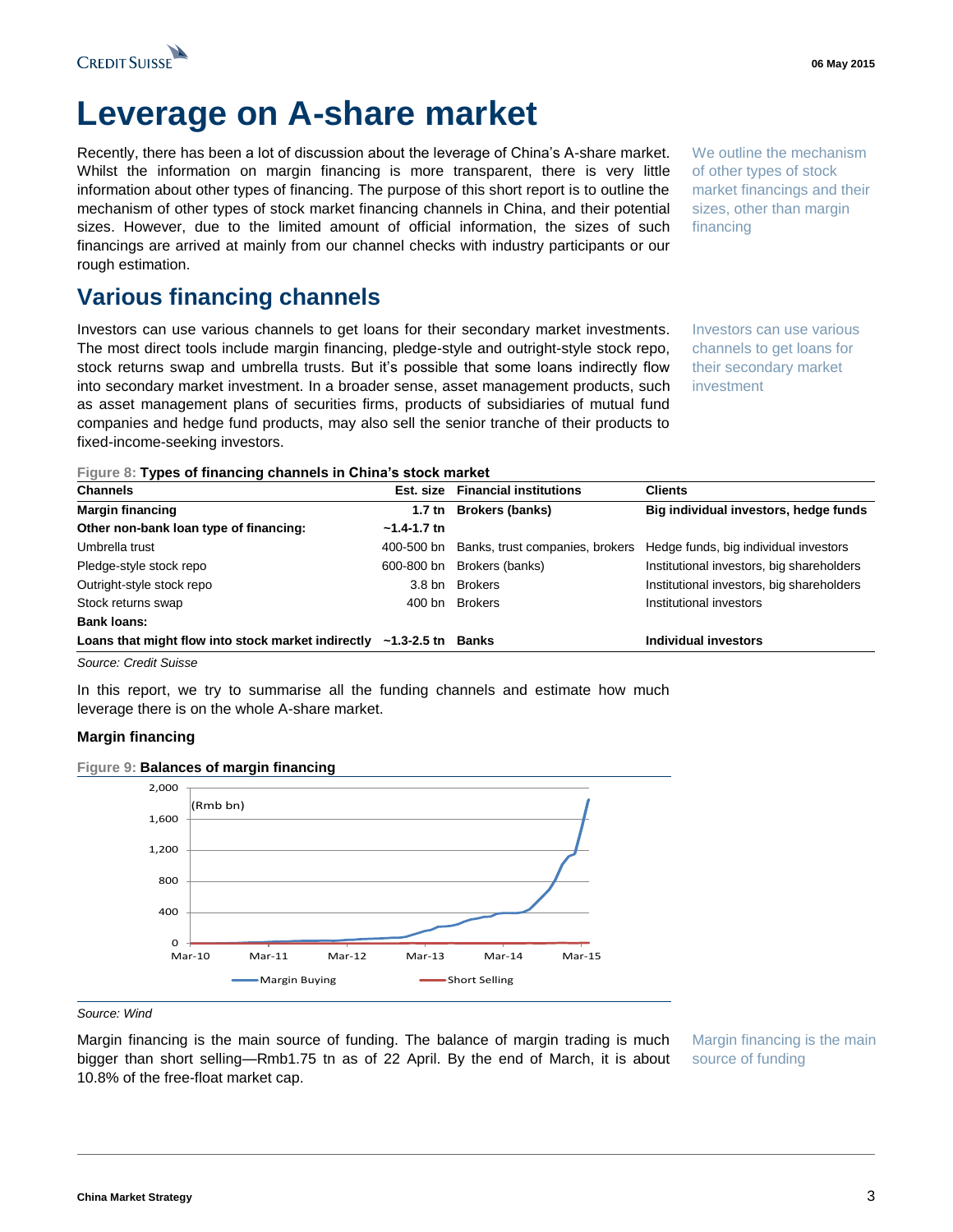

#### **Figure 10: Rates for margin trading and short selling (Citic Securities)**



*Source: Wind*



The credit is finally coming from wealth management products of banks

#### *Source: Wind*

A majority of the credit is finally coming from wealth management products of banks. Securities firms do swaps or repos with returns of margin financing as underlying assets. The interest rate is something around ~6%.



*Source: Credit Suisse*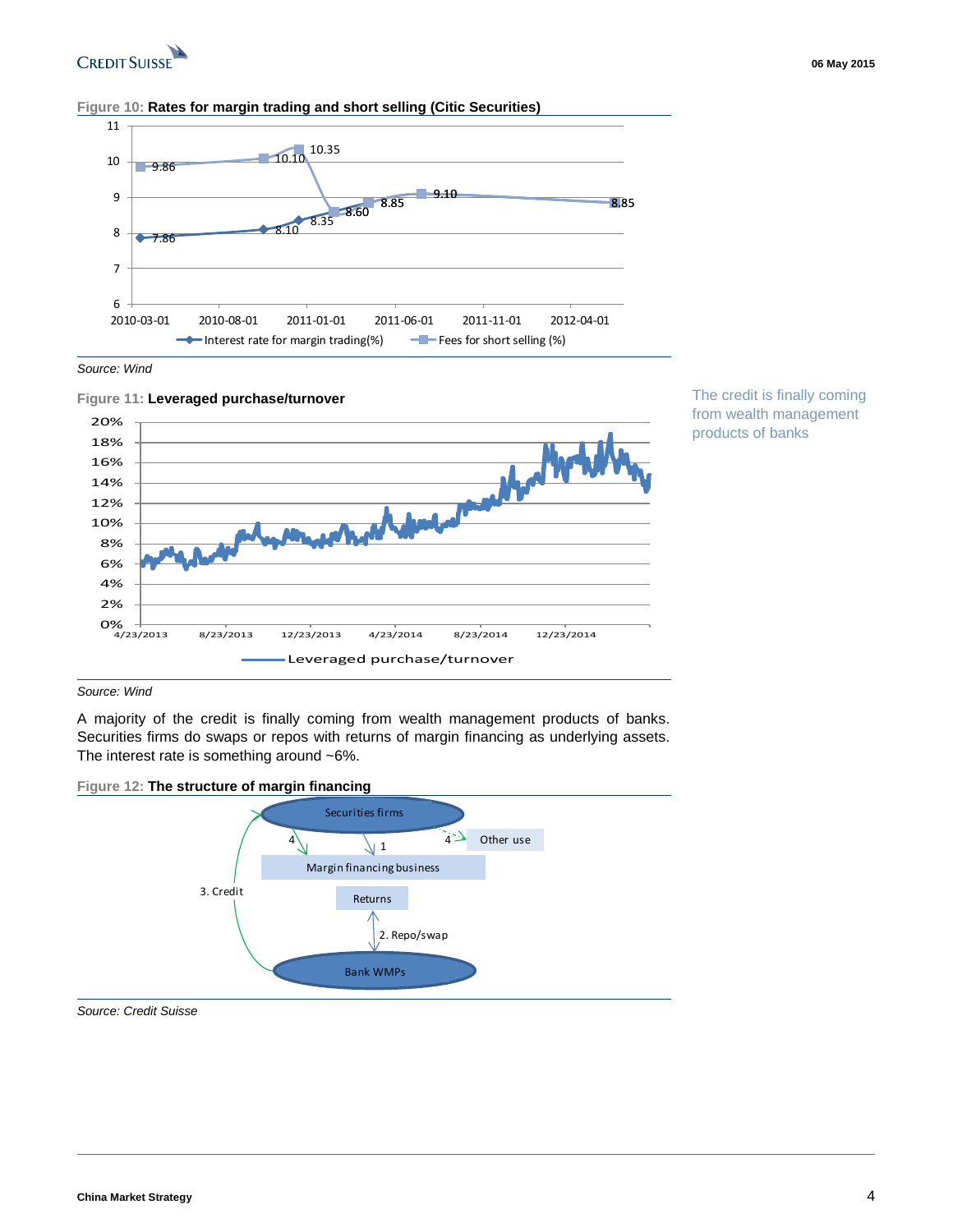

#### **06 May 2015**

#### **Umbrella trust**

Umbrella trust enables trust companies to borrow money from banks, separate it into smaller packages, and then lend to small hedge funds or big individual investors.

#### **Figure 13: The structure of umbrella trust**



Umbrella trusts enable trust companies to borrow money from banks

The leverage ratio of umbrella trusts was 3-5 times until February, but dropped to 2-3 times recently. The threshold for a package can be as low as Rmb1 mn. Trust companies rely on brokers to promote umbrella trusts to investors. Maturities can be 0.5, 1.0, 1.5 or 2 years.

Since 3 February, CSRC has banned brokers from distributing and promoting umbrella trusts, which curbed its rapid growth. Especially, Great Wall Securities has been penalised by CSRC for selling umbrella trusts. On 17 April, CSRC again put emphasis on the restriction. The big brokers appear to be complying.

CBRC hasn't officially banned banks and trust companies from doing umbrella trust business, but many banks have gradually stopped issuing new credit to due umbrella trusts, or cut the size of this business.

We estimate the scale of outstanding umbrella trusts is Rmb400-500 bn.

#### **Pledge-style stock repo**(质押式回购) **and outright-style stock repo (**约定购回式证券 交易)

By pledging their stock shares or other securities to banks, trust companies, securities firms or their asset management plans, owners can receive loans for various purposes. The pledge-style stock repo via brokers, or the pledge-style stock repo on the exchange, started in June 2013. Compared with off-exchange stock repo, it is more convenient and its cost is lower. Brokers can dispose of the pledged stock shares at any time if the share price drops. As a result, it is growing more quickly than off-market stock repo. Apart from doing it using their own capital, brokers can also issue asset management plans, so that bank wealth management products can fund these loans indirectly.

We think a considerable percentage of these loans are used for secondary market investment, including so called "market value management." Interest rates for investors are usually above 8%. The contract can be of three years at the most. Our channel check and noncomprehensive statistics suggest the scale of brokers' pledge-style stock repo is between Rmb600 bn and Rmb800 bn.

Leverage ratio of umbrella recently dropped from 3-5 times to 2-3 times

Most big brokers have stopped doing umbrella trust business

Many banks gradually have stopped issuing new credit to due umbrella trusts

The pledge-style stock repo via brokers, or the pledgestyle stock repo on the exchange, started in June 2013

We estimate the scale of brokers' pledge-style stock repo is between Rmb600 bn and Rmb800 bn

*Source: Credit Suisse*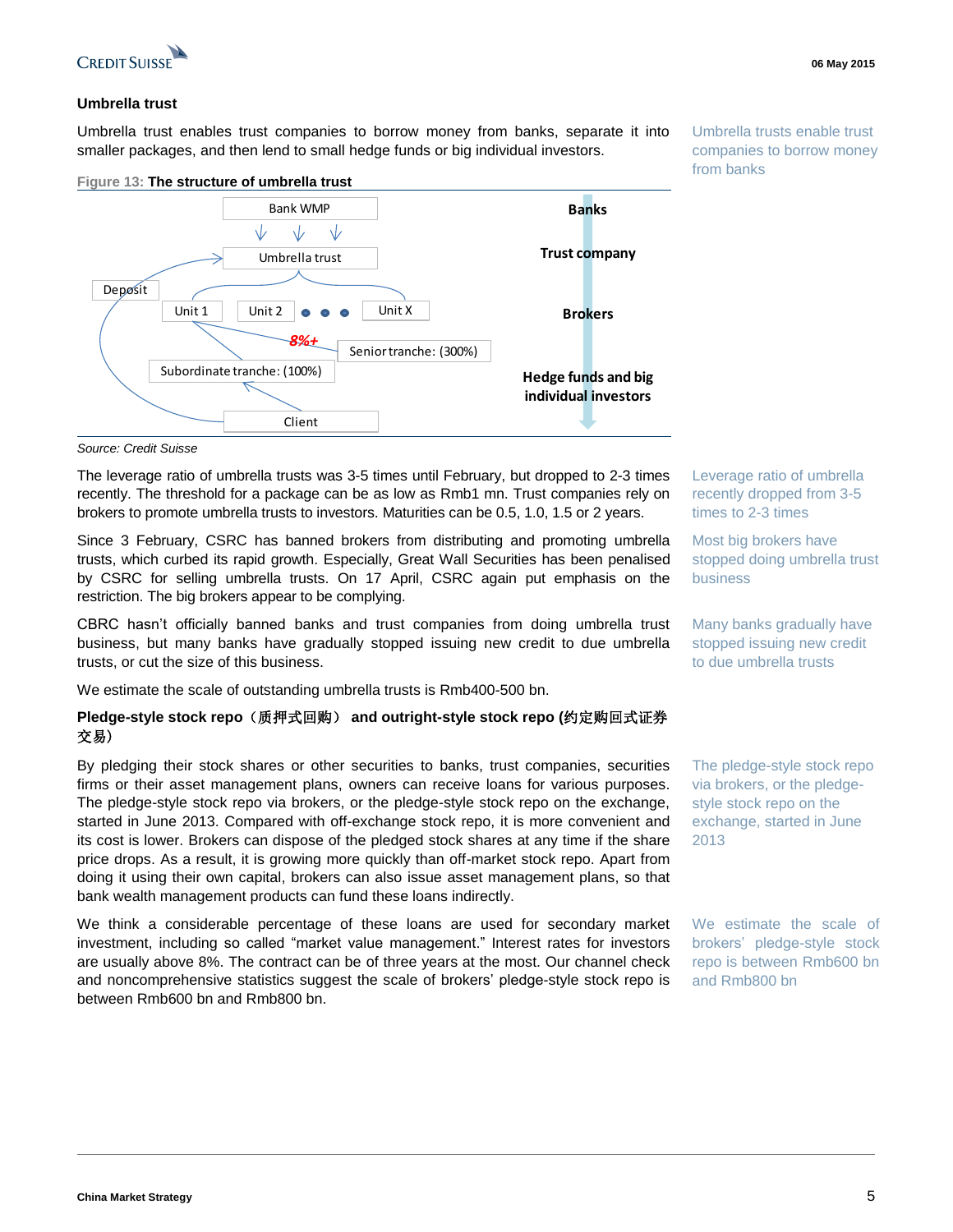

#### **Figure 14: Pledge-style stock repo**



#### *Source: Credit Suisse*

Outright-style stock repo is an older business. In outright-style stock repo, the shareholder agrees to sell his stock shares to a broker, and buy them back from the broker at an agreed price on an agreed future date. He pays interest for the loan in this period. The maximum contract period is one year. The interest rate is ~9%. The scale of outright repo is much smaller than pledge repo, partly because the broker is only allowed to use its own capital in this business, which might be changed in the future. According to Wind, the unsettled balance is ~Rmb3.8 bn.

#### **Stock returns swap**

Stock returns swap as a new business of securities firms started in 2013. It is often compared to "OTC margin financing." Nearly 20 brokers are doing it now. There are three types of swaps, but only one type prevails, which is investors pay interest at a fixed rate in exchange for returns of certain stocks. We estimate the scale of this business is around Rmb400 bn. And we think a large part of it has been invested in secondary market stocks, with an estimated average leverage ratio of 300%.

According to Wind, the unsettled balance of outright-style stock repo is ~Rmb3.8 bn

We estimate the scale of stock returns swap at around Rmb400 bn

#### **Figure 15: A type of stock returns swap**



#### *Source: Credit Suisse*

In the beginning of a contract period, an investor designates certain stocks, and pays a sum of deposit (usually above 30% of contract value, but depending on the stock) to the broker. The broker may purchase and hold the stock for him. At the end of the contract period, he pays interest to the broker and receives returns of these stocks.

#### **Bank loans that might flow into secondary market**

There is seldom any discussion on this issue. However, given the large size of bank loans in China, any percentage of bank loans going into the stock market could easily be a very large number. Given the stock market has already gone up more than 100% in past 12 months, it would be unrealistic to expect people to not use some of the normal credit they sourced from the banks to invest in the market. Indeed, we think that the household and SME loans (excluding housing mortgage and credit card loans) could be most vulnerable to being "mis-used" in the stock market.

People may also use some of the normal credit they sourced from the banks to invest in the stock market.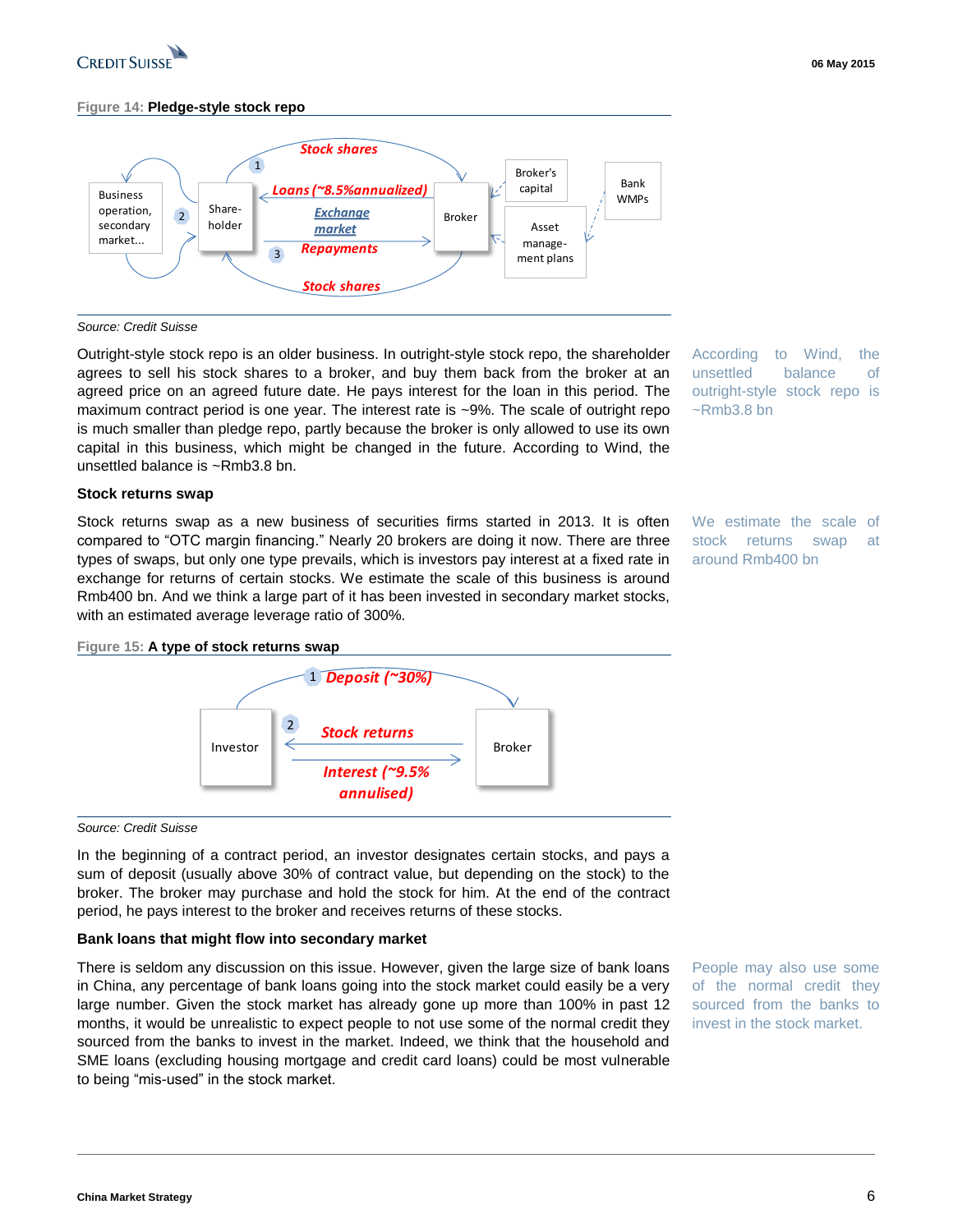### **Figure 16: Household and SME loans (Rmb tn)**

| 06 May |  |
|--------|--|
|        |  |

**06 May 2015**

|         | Household | Mortgage | <b>Credit Card</b> | Household loans (ex               | <b>SME loan</b> | Household loans (x)                |
|---------|-----------|----------|--------------------|-----------------------------------|-----------------|------------------------------------|
|         | loans     | loans    | loans              | <b>Mortgage &amp; Credit Card</b> |                 | <b>Mortgage &amp; Credit Card)</b> |
|         |           |          |                    | loans)                            |                 | +SME loans                         |
| 2011-09 | 13.19     | 6.94     | 0.69               | 5.56                              | 10.13           | 15.69                              |
| 2011-12 | 13.60     | 7.14     | 0.81               | 5.65                              | 10.76           | 16.41                              |
| 2012-03 | 14.11     | 7.30     | 0.75               | 6.06                              | 10.38           | 16.44                              |
| 2012-06 | 14.73     | 7.49     | 0.86               | 6.38                              | 10.87           | 17.25                              |
| 2012-09 | 15.53     | 7.80     | 1.00               | 6.73                              | 11.29           | 18.02                              |
| 2012-12 | 16.13     | 8.10     | 1.14               | 6.89                              | 11.58           | 18.47                              |
| 2013-03 | 17.11     | 8.57     | 1.35               | 7.19                              | 11.78           | 18.97                              |
| 2013-06 | 18.21     | 9.07     | 1.53               | 7.61                              | 12.25           | 19.86                              |
| 2013-09 | 19.21     | 9.47     | 1.70               | 8.04                              | 12.82           | 20.86                              |
| 2013-12 | 19.85     | 9.80     | 1.85               | 8.20                              | 13.21           | 21.41                              |
| 2014-03 | 20.78     | 10.29    | 1.88               | 8.61                              | 13.7            | 22.31                              |
| 2014-06 | 21.73     | 10.74    | 2.04               | 8.95                              | 14.17           | 23.12                              |
| 2014-09 | 22.51     | 11.12    | 2.19               | 9.20                              | 14.55           | 23.75                              |
| 2014-12 | 23.14     | 11.52    | 2.34               | 9.28                              | 15.46           | 24.74                              |
| 2015-03 | 24.04     | 12.10    | 2.38               | 9.56                              | 15.89           | 25.45                              |

#### *Source: PBOC*

For individual banks, it is never easy to ascertain what the loans are eventually used for. But for certain loans, the risks of indirectly flowing into stock market are higher. Of all the types of individual consumption loans, home renovation loans are the most difficult to track, since only a contract is required and the money can be paid to any individual contractor. Following home renovation loans, to different extents, loans for education, medical treatment and traveling can be redirected to the stock market too. It is most difficult to "borrow" primary housing mortgage loans, for the money directly goes to developers' bank accounts and is closely watched. It is also not easy to divert credit card loans for other purposes.

On the side of business loans both issued to individuals and companies, the possibility also exists. A frequently used method is the debtor collects properties belonging to a thirdparty, pays him interest and uses his properties to get collateralised loans from a bank. Using this method, tens or even hundreds of billions can be borrowed from banks and invested in businesses that generate higher returns; for example, P2P lending or secondary market.

As of March 2015, the balance of individual loans is Rmb24 tn, including Rmb16 tn consumption loans and Rmb8 tn business loans. Excluding Rmb12 tn individual loans for house purchase and Rmb2.4 tn of credit card loans (estimated number based on recent growth trends) from it, household borrowing would be around Rmb9.6 tn, while SME loan balance is Rmb15.9 tn. If we assume 5-10% of the combined household and SME loans are indirectly invested in the stock market, this will translate into an additional Rmb1.3-2.5 tn purchasing power in the stock market. To put it into perspective, total outstanding loans in March 2015 were almost Rmb86 tn, so Rmb1.3-2.5 tn will be around 1.5-3% of total loans. This is not an aggressive assumption after the stock market more than doubled in the past one year, generating a return much better than any other business in China. Also, we have assumed big companies would not use any of their working capital or fixed investment project loans to play the market. If they do, the amount of bank funding going to the stock market will be even bigger.

## **Implications**

The biggest challenge of leverage in China, no matter whether it is in the real economy or the stock market, is the difficulty in accessing the true size of leverage, as market players have always been showing strong capability to bypass the formal regulations. Based on our rough calculations below, total outstanding borrowing related to stock market is probably 2x or more than the margin financing data suggests, but even the regulator may

We estimate Rmb1.3-2.5 tn loans were transferred to the stock market

Total outstanding borrowing related to the stock market is probably 2x or more than the margin financing data suggests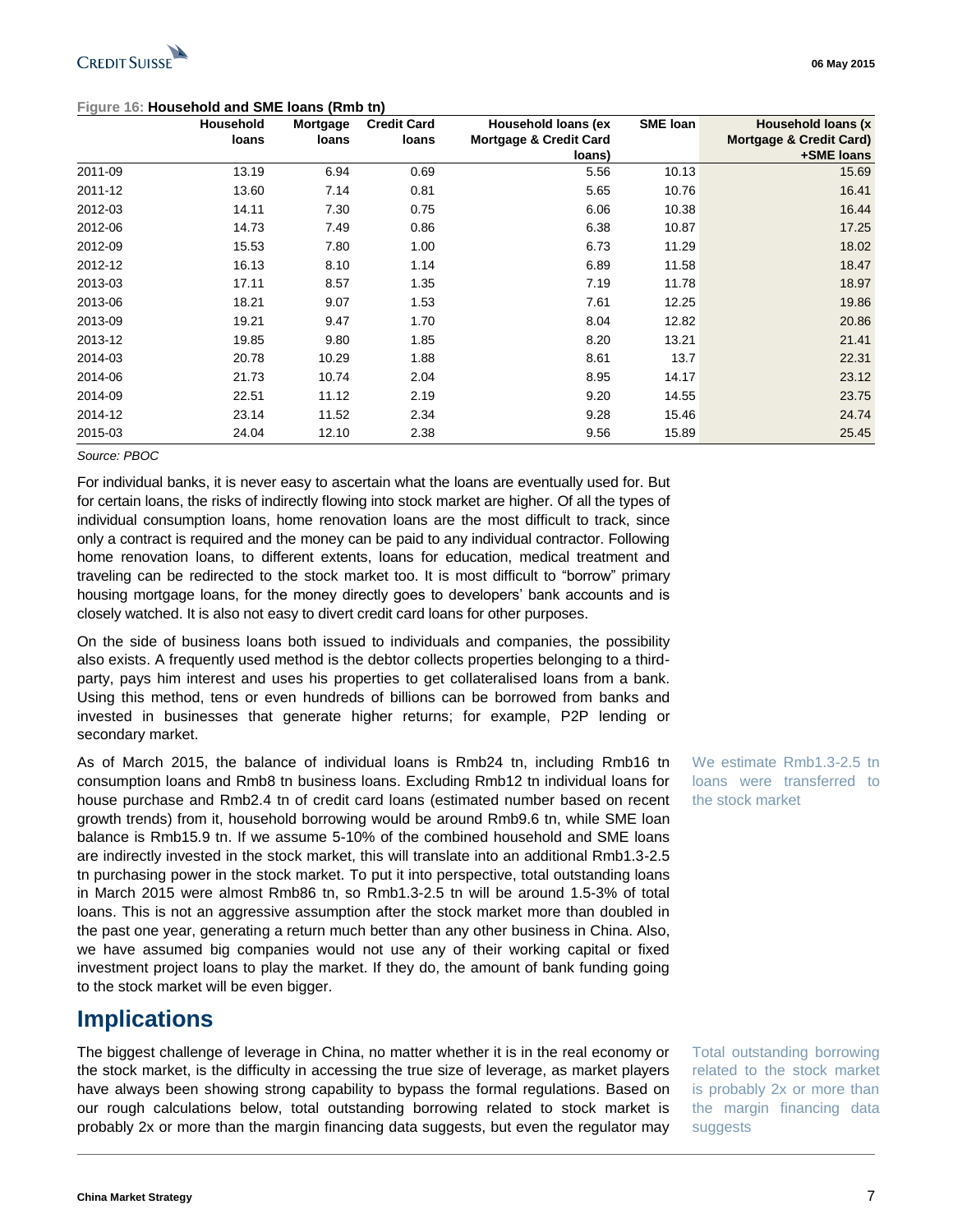

not be able to have a very concrete idea about the size of financing, and we don't think the regulators will be very comfortable with the current lack of transparency. In this case, we think there will be two major implications:

(1) We believe the government could start sending out more signals that it has started to have some concerns about the market, as it would likely become more concerned about the actual leverage and the potential negative impact should a downturn arrive. Anyway, with the major board still trading at an expensive, though not extreme, valuation, in our view, a downturn would be more in the government's interest than an overheated market.

(2) Currently, outstanding margin loans account for about 3.3% of the total A-share market cap. Therefore, if we combine the other sources of financing, it is not unreasonable to say that various kinds of leveraged financing account for about 6-9% of the total market cap. However, while the turnover related to margin financing accounted for about 15-16% of market turnover in April 2015, we don't think that leverage funding would account for 30-50% of turnover as the ratio of total leveraged financing vs outstanding margin financing suggests. The major reason being the trading behaviour. As shown in Figure 18 below, for the whole market, annualised turnover to market cap is about 6x in April 2015 (itself a very high figure compared to most other markets at only 1-2x), but turnover related to margin trading vs the outstanding margin loans funded market cap was a staggering 29x in that month. It basically means that there must have been a lot of very short-term trades completed using margin financing—possibly even multiple times intraday trading in one day. By contrast, excluding the margin trading turnover and margin loans, the turnover ratio becomes much smaller and close to the overall market. Therefore, it seems that the trading activities are much less active when other types of financing channels are involved.

Government could start sending out more signals that it has start to have some concerns about the stock market

The various kinds of leveraged financing channels may account for about 6-9% of total market cap



#### **Figure 17: Turnover ratio related to margin trading is much higher than overall market**

#### *Source: WIND*

(3) Our market strategy remains more cautious on the A-share market, we think there could be absolute downside from here until the end of this year, and for the A-share small cap universe, there could be a significant downside. We are relatively more positive on Hshare, but it is largely because some of the big cap sectors like banks and telecoms are still trading at a reasonable valuation even after the rally. Our index targets for Shanghai Composite Index and H-share Index are 3,500 and 15,000 already, implying 21.9% downside and 3.7% upside, respectively. Sectors like banks, telecoms and consumer (mostly A-share as they are cheaper than H share in similar sectors) are our favourite.

*Please refer to the disclosure appendix on page 12*

We remain more cautious on China A share market.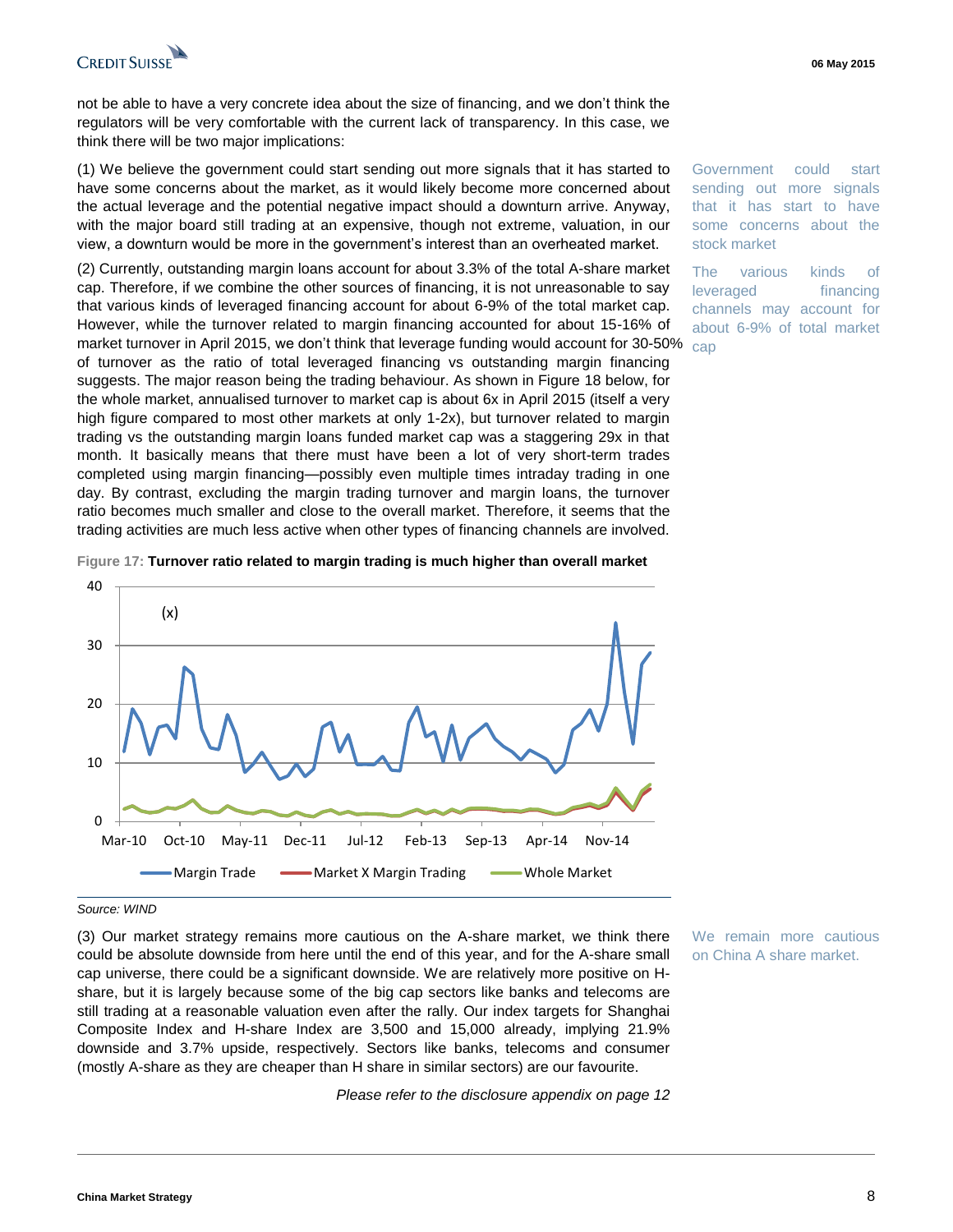

#### **Companies Mentioned** *(Price as of 04-May-2015)*

**China Cinda Asset Management Co., Ltd** (1359.HK, HK\$4.74) **Citic Securities** (600030.SS, Rmb33.75)

### Disclosure Appendix

#### **Important Global Disclosures**

I, Vincent Chan, certify that (1) the views expressed in this report accurately reflect my personal views about all of the subject companies and securities and (2) no part of my compensation was, is or will be directly or indirectly related to the specific recommendations or views expressed in this report.

3-Year Price and Rating History for China Cinda Asset Management Co., Ltd (1359.HK)

| 1359.HK   | <b>Closing Price</b> | <b>Target Price</b> |         |
|-----------|----------------------|---------------------|---------|
| Date      | (HKS)                | (HK\$)              | Rating  |
| 16-Jan-14 | 5.05                 | 6.14                | 0*      |
| 28-Aug-14 | 3.92                 | 5.50                |         |
| 12-Jan-15 | 3.82                 | 5.78                |         |
| 28-Apr-15 | 4.66                 | 5.78                | $\star$ |

*\* Asterisk signifies initiation or assumption of coverage.*



#### 3-Year Price and Rating History for Citic Securities (600030.SS)

| 600030.SS | <b>Closing Price</b> | <b>Target Price</b> |        |
|-----------|----------------------|---------------------|--------|
| Date      | (Rmb)                | (Rmb)               | Rating |
| 31-May-12 | 13.77                | 12.96               | N      |
| 20-Jul-12 | 12.82                |                     | R      |
| 22-Feb-13 | 13.71                | 14.88               | N*     |
| 26-Feb-13 | 13.54                | 14.86               |        |
| 27-Mar-13 | 12.77                | 14.81               |        |
| 25-Apr-13 | 12.51                | 14.86               |        |
| 06-Jun-13 | 12.72                | 13.80               |        |
| 02-Jul-13 | 10.19                | 11.50               |        |
| 01-Dec-13 | 12.90                | 13.00               |        |
| 22-Jan-14 | 12.08                | 13.50               |        |
| 19-Feb-14 | 11.49                | 12.50               |        |
| 07-Aug-14 | 13.08                | 13.80               | U      |
| 06-Oct-14 | 13.32                | 15.30               | 0      |
| 08-Dec-14 | 25.50                | 22.00               | Ν      |
| 02-Jan-15 | 33.90                | 22.80               |        |
| 08-Jan-15 | 35.25                | 23.30               | U      |
| 19-Jan-15 | 29.62                | 22.80               |        |
| 27-Jan-15 | 28.05                | 24.80               |        |
| 23-Mar-15 | 33.32                | 25.60               |        |
| 20-Apr-15 | 33.63                | 33.30               | N      |
| 29-Apr-15 | 35.58                | 33.70               |        |



*\* Asterisk signifies initiation or assumption of coverage.*

The analyst(s) responsible for preparing this research report received Compensation that is based upon various factors including Credit Suisse's total revenues, a portion of which are generated by Credit Suisse's investment banking activities

#### **As of December 10, 2012 Analysts' stock rating are defined as follows:**

**Outperform (O)** : The stock's total return is expected to outperform the relevant benchmark\*over the next 12 months.

**Neutral (N) :** The stock's total return is expected to be in line with the relevant benchmark\* over the next 12 months.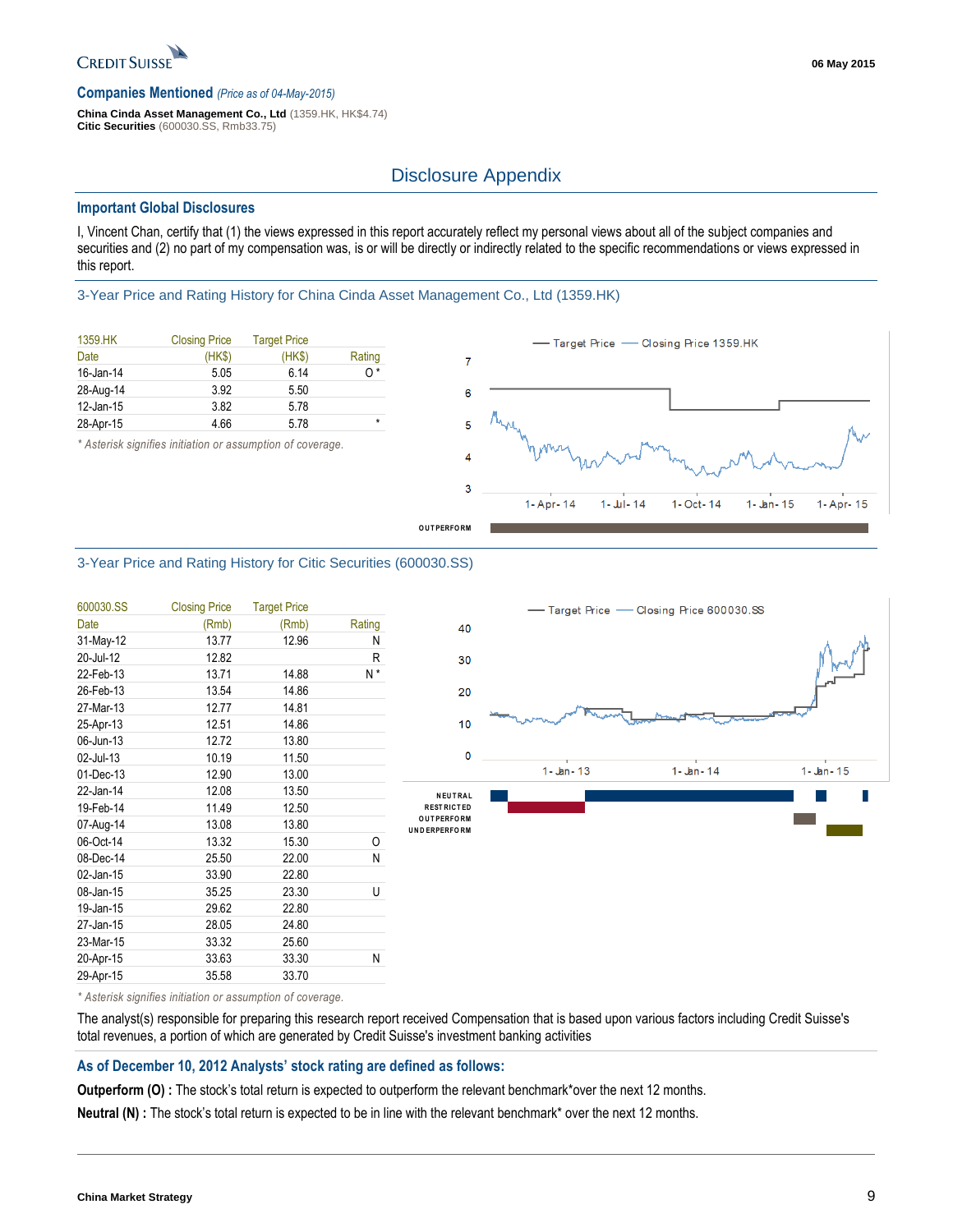

#### **Underperform (U)** : The stock's total return is expected to underperform the relevant benchmark\* over the next 12 months.

*\*Relevant benchmark by region: As of 10th December 2012, Japanese ratings are based on a stock's total return relative to the analyst's coverage universe which*  consists of all companies covered by the analyst within the relevant sector, with Outperforms representing the most attractive, Neutrals the less attractive, and *Underperforms the least attractive investment opportunities. As of 2nd October 2012, U.S. and Canadian as well as European ratings are based on a stock's total return relative to the analyst's coverage universe which consists of all companies covered by the analyst within the relevant sector, with Outperforms representing the most attractive, Neutrals the less attractive, and Underperforms the least attractive investment opportunities. For Latin Ame rican and non-Japan Asia stocks, ratings are based on a stock's total return relative to the average total return of the relevant country or regional benchmark; prior to 2nd October 2012 U.S. and Canadian ratings were based on (1) a stock's absolute total return potential to its current share price and (2) the relative attractiveness of a stock's total return potential within an analyst's coverage universe. For Australian and New Zealand stocks, 12-month rolling yield is incorporated in the absolute total return calculation and a 15% and a 7.5% threshold replace the 10-15% level in the Outperform and Underperform stock rating definitions, respectively. The 15% and 7.5% thresholds replace the +10-* 15% and -10-15% levels in the Neutral stock rating definition, respectively. Prior to 10th December 2012, Japanese ratings were based on a stock's total return *relative to the average total return of the relevant country or regional benchmark.*

**Restricted (R) :** In certain circumstances, Credit Suisse policy and/or applicable law and regulations preclude certain types of communications, including an investment recommendation, during the course of Credit Suisse's engagement in an investment banking transaction and in certain other circumstances.

**Volatility Indicator [V] :** A stock is defined as volatile if the stock price has moved up or down by 20% or more in a month in at least 8 of the past 24 months or the analyst expects significant volatility going forward.

Analysts' sector weightings are distinct from analysts' stock ratings and are based on the analyst's expectations for the fundamentals and/or valuation of the sector\* relative to the group's historic fundamentals and/or valuation:

**Overweight :** The analyst's expectation for the sector's fundamentals and/or valuation is favorable over the next 12 months.

**Market Weight :** The analyst's expectation for the sector's fundamentals and/or valuation is neutral over the next 12 months.

**Underweight :** The analyst's expectation for the sector's fundamentals and/or valuation is cautious over the next 12 months.

*\*An analyst's coverage sector consists of all companies covered by the analyst within the relevant sector. An analyst may cover multiple sectors.*

#### Credit Suisse's distribution of stock ratings (and banking clients) is:

#### Global Ratings Distribution

| Rating             | Versus universe (%) | Of which banking clients (%) |
|--------------------|---------------------|------------------------------|
| Outperform/Buy*    | 43%                 | (53% banking clients)        |
| Neutral/Hold*      | 38%                 | (50% banking clients)        |
| Underperform/Sell* | 16%                 | (43% banking clients)        |
| Restricted         | 3%                  |                              |

*\*For purposes of the NYSE and NASD ratings distribution disclosure requirements, our stock ratings of Outperform, Neutral, an d Underperform most closely correspond to Buy, Hold, and Sell, respectively; however, the meanings are not the same, as our stock ratings are determined on a relative basis. (Please refer to definitions above.) An investor's decision to buy or sell a security should be based on investment objectives, current holdings, and other individual factors.*

Credit Suisse's policy is to update research reports as it deems appropriate, based on developments with the subject company, the sector or the market that may have a material impact on the research views or opinions stated herein.

Credit Suisse's policy is only to publish investment research that is impartial, independent, clear, fair and not misleading. For more detail please refer to Credit Suisse's Policies for Managing Conflicts of Interest in connection with Investment Research: http://www.csfb.com/research-andanalytics/disclaimer/managing\_conflicts\_disclaimer.html

Credit Suisse does not provide any tax advice. Any statement herein regarding any US federal tax is not intended or written to be used, and cannot be used, by any taxpayer for the purposes of avoiding any penalties.

*See the Companies Mentioned section for full company names* 

The subject company (1359.HK, 600030.SS) currently is, or was during the 12-month period preceding the date of distribution of this report, a client of Credit Suisse.

Credit Suisse provided investment banking services to the subject company (1359.HK) within the past 12 months.

Credit Suisse has managed or co-managed a public offering of securities for the subject company (1359.HK) within the past 12 months.

Credit Suisse has received investment banking related compensation from the subject company (1359.HK) within the past 12 months

Credit Suisse expects to receive or intends to seek investment banking related compensation from the subject company (1359.HK, 600030.SS) within the next 3 months.

As of the end of the preceding month, Credit Suisse beneficially own 1% or more of a class of common equity securities of (1359.HK).

#### **Important Regional Disclosures**

Singapore recipients should contact Credit Suisse AG, Singapore Branch for any matters arising from this research report.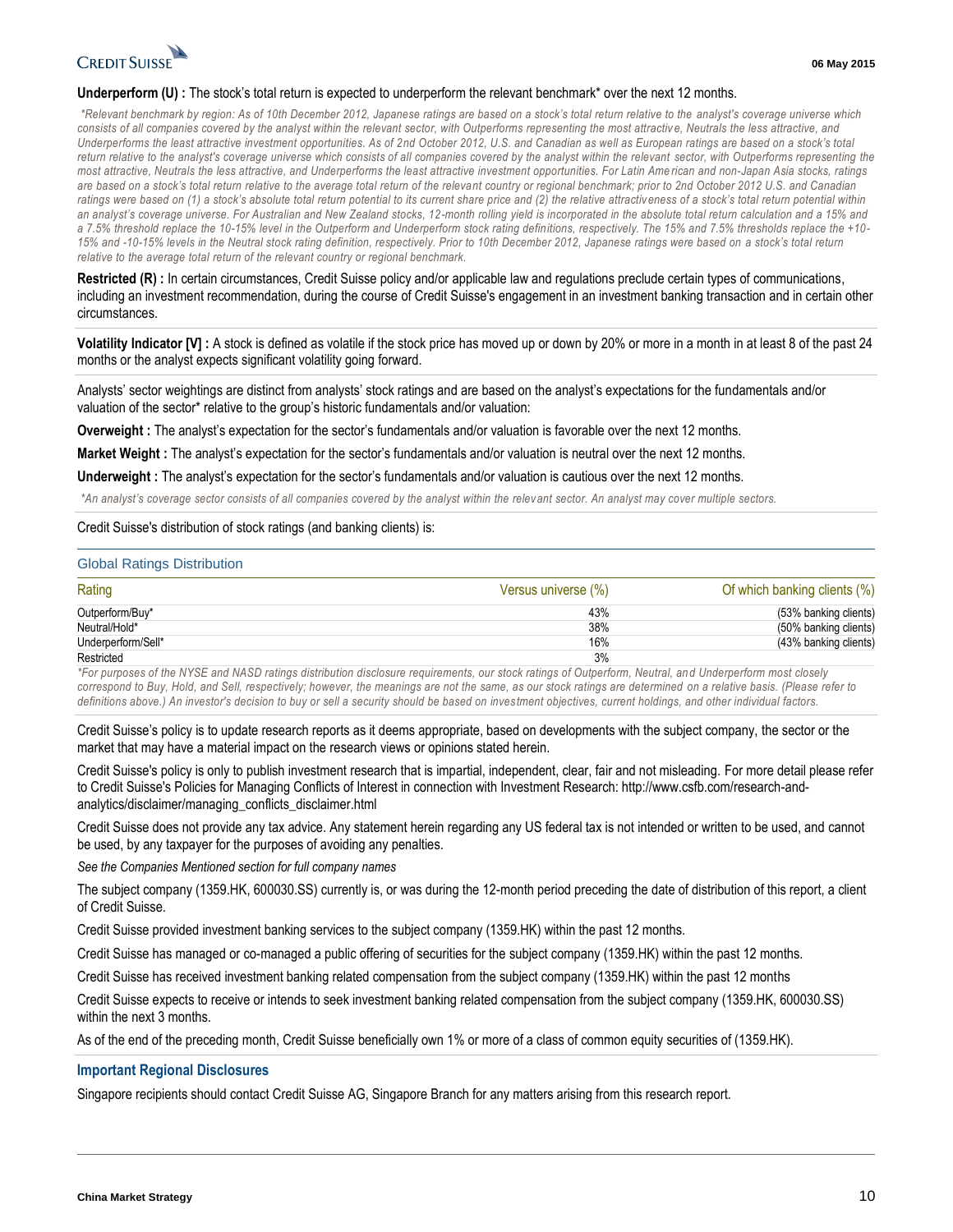

The analyst(s) involved in the preparation of this report have not visited the material operations of the subject company (1359.HK) within the past 12 months

Restrictions on certain Canadian securities are indicated by the following abbreviations: NVS--Non-Voting shares; RVS--Restricted Voting Shares; SVS--Subordinate Voting Shares.

Individuals receiving this report from a Canadian investment dealer that is not affiliated with Credit Suisse should be advised that this report may not contain regulatory disclosures the non-affiliated Canadian investment dealer would be required to make if this were its own report.

For Credit Suisse Securities (Canada), Inc.'s policies and procedures regarding the dissemination of equity research, please visit https://www.creditsuisse.com/sites/disclaimers-ib/en/canada-research-policy.html.

Credit Suisse has acted as lead manager or syndicate member in a public offering of securities for the subject company (1359.HK) within the past 3 years.

As of the date of this report, Credit Suisse acts as a market maker or liquidity provider in the equities securities that are the subject of this report.

Principal is not guaranteed in the case of equities because equity prices are variable.

Commission is the commission rate or the amount agreed with a customer when setting up an account or at any time after that.

To the extent this is a report authored in whole or in part by a non-U.S. analyst and is made available in the U.S., the following are important disclosures regarding any non-U.S. analyst contributors: The non-U.S. research analysts listed below (if any) are not registered/qualified as research analysts with FINRA. The non-U.S. research analysts listed below may not be associated persons of CSSU and therefore may not be subject to the NASD Rule 2711 and NYSE Rule 472 restrictions on communications with a subject company, public appearances and trading securities held by a research analyst account.

#### **Credit Suisse (Hong Kong) Limited**..................................................................................................................................................... Vincent Chan

#### **Important MSCI Disclosures**

The MSCI sourced information is the exclusive property of Morgan Stanley Capital International Inc. (MSCI). Without prior written permission of MSCI, this information and any other MSCI intellectual property may not be reproduced, re-disseminated or used to create and financial products, including any indices. This information is provided on an "as is" basis. The user assumes the entire risk of any use made of this information. MSCI, its affiliates and any third party involved in, or related to, computing or compiling the information hereby expressly disclaim all warranties of originality, accuracy, completeness, merchantability or fitness for a particular purpose with respect to any of this information. Without limiting any of the foregoing, in no event shall MSCI, any of its affiliates or any third party involved in, or related to, computing or compiling the information have any liability for any damages of any kind. MSCI, Morgan Stanley Capital International and the MSCI indexes are services marks of MSCI and its affiliates.

The Global Industry Classification Standard (GICS) was developed by and is the exclusive property of Morgan Stanley Capital International Inc. and Standard & Poor's. GICS is a service mark of MSCI and S&P and has been licensed for use by Credit Suisse.

For Credit Suisse disclosure information on other companies mentioned in this report, please visit the website at https://rave.creditsuisse.com/disclosures or call +1 (877) 291-2683.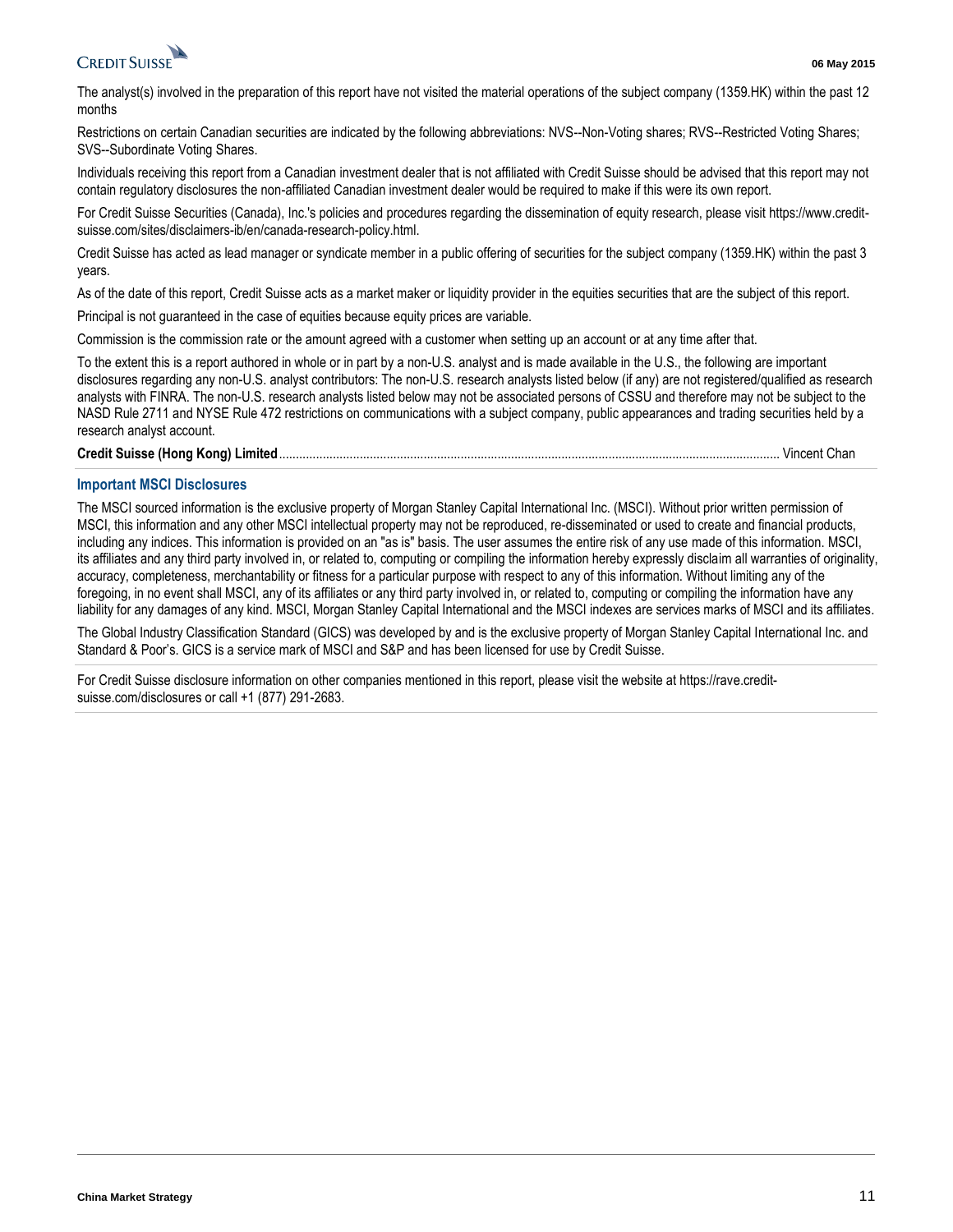

#### **Companies Mentioned** *(Price as of 04-May-2015)*

**Hundsun Technologies Co., Ltd** (600570.SS, Rmb118.0) **Shanghai Pudong Development Bank** (600000.SS, Rmb17.81)

### Disclosure Appendix

#### **Important Global Disclosures**

The persons primarily responsible for this research report certify that (1) the views expressed in this report accurately reflect his/her personal views about all of the subject companies and securities and (2) no part of his/her compensation was, is or will be directly or indirectly related to the specific recommendations or views expressed in this report.

#### 3-Year Price and Rating History for Hundsun Technologies Co., Ltd (600570.SS)

| 600570.SS | <b>Closing Price</b> | <b>Target Price</b> |         |
|-----------|----------------------|---------------------|---------|
| Date      | (Rmb)                | (Rmb)               | Rating  |
| 29-May-12 | 14.35                | 17.00               | ი       |
| 27-Mar-13 | 11.79                | 15.00               |         |
| 26-Aug-13 | 18.24                | 14.50               | Ν       |
| 27-Oct-14 | 39.89                | 23.00               | U       |
| 19-Nov-14 | 41.75                | 23.00               | $\star$ |
| 10-Mar-15 | 82.04                | 45.00               |         |



#### *\* Asterisk signifies initiation or assumption of coverage.*

#### 3-Year Price and Rating History for Shanghai Pudong Development Bank (600000.SS)

| 600000.SS | <b>Closing Price</b> | <b>Target Price</b> |         |
|-----------|----------------------|---------------------|---------|
| Date      | (Rmb)                | (Rmb)               | Rating  |
| 14-Mar-14 | 8.99                 | 12.19               |         |
| 21-Oct-14 | 9.78                 | 13.90               |         |
| 27-Jan-15 | 15.01                | 17.10               | Ν       |
| 21-Apr-15 | 18.16                | 18.10               | $\star$ |

*\* Asterisk signifies initiation or assumption of coverage.*



Closing Price 600000.SS

Target Price -

The analyst(s) responsible for preparing this research report received Compensation that is based upon various factors including Credit Suisse's total revenues, a portion of which are generated by Credit Suisse's investment banking activities

#### **As of December 10, 2012 Analysts' stock rating are defined as follows:**

**Outperform (O) :** The stock's total return is expected to outperform the relevant benchmark\*over the next 12 months.

**Neutral (N) :** The stock's total return is expected to be in line with the relevant benchmark\* over the next 12 months.

#### **Underperform (U) :** The stock's total return is expected to underperform the relevant benchmark\* over the next 12 months.

*\*Relevant benchmark by region: As of 10th December 2012, Japanese ratings are based on a stock's total return relative to the analyst's coverage universe which*  consists of all companies covered by the analyst within the relevant sector, with Outperforms representing the most attractive, Neutrals the less attractive, and *Underperforms the least attractive investment opportunities. As of 2nd October 2012, U.S. and Canadian as well as European ra tings are based on a stock's total*  return relative to the analyst's coverage universe which consists of all companies covered by the analyst within the relevant sector, with Outperforms representing the *most attractive, Neutrals the less attractive, and Underperforms the least attractive investment opportunities. For Latin Ame rican and non-Japan Asia stocks, ratings are based on a stock's total return relative to the average total return of the relevant country or regional benchmark; prior to 2nd October 2012 U.S. and Canadian*  ratings were based on (1) a stock's absolute total return potential to its current share price and (2) the relative attractiveness of a stock's total return potential within *an analyst's coverage universe. For Australian and New Zealand stocks, 12-month rolling yield is incorporated in the absolute total return calculation and a 15% and a 7.5% threshold replace the 10-15% level in the Outperform and Underperform stock rating definitions, respectively. The 15% and 7.5% thresholds replace the +10-*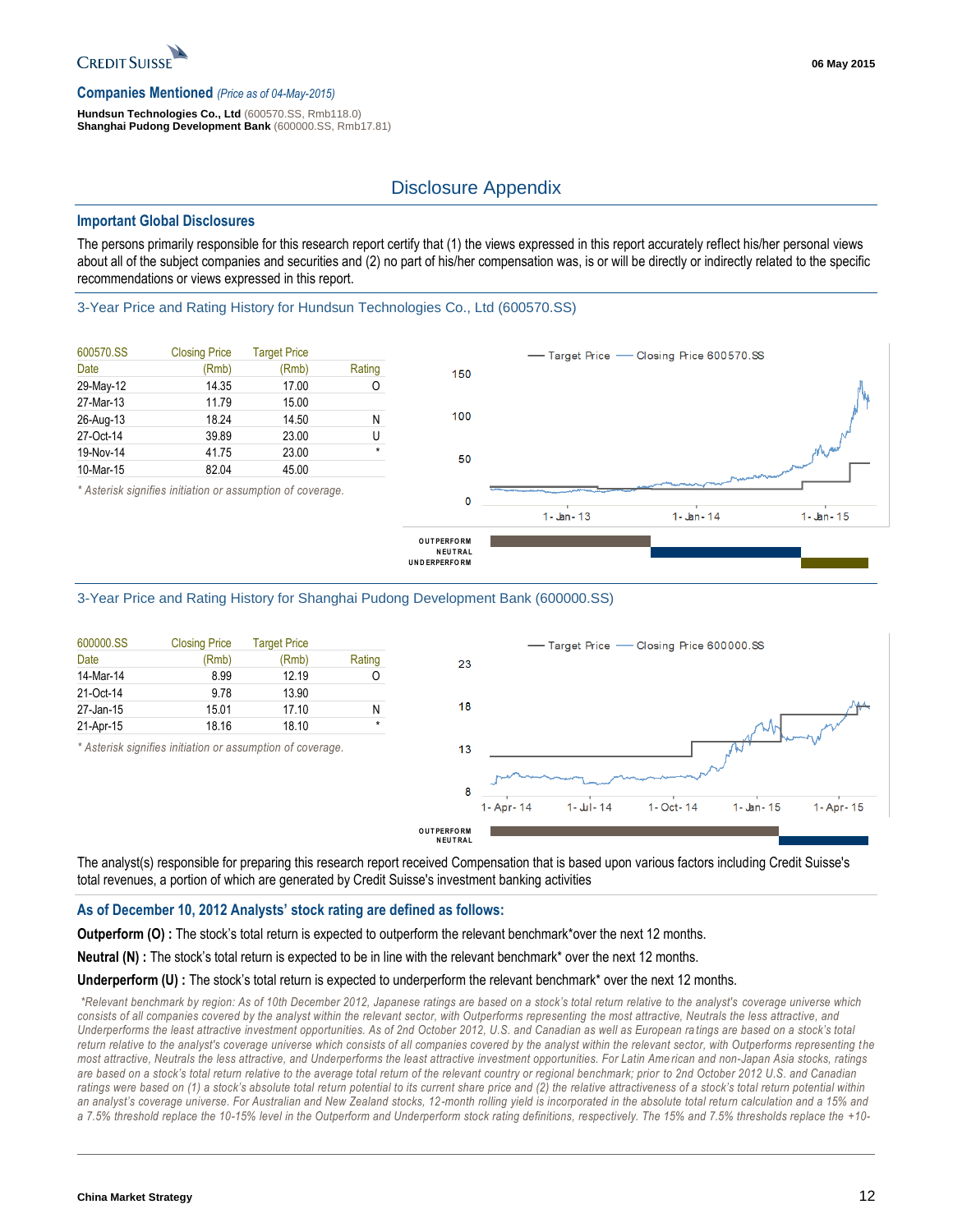

*15% and -10-15% levels in the Neutral stock rating definition, respectively. Prior to 10th December 2012, Japanese ratings were based on a stock's total return relative to the average total return of the relevant country or regional benchmark.*

**Restricted (R) :** In certain circumstances, Credit Suisse policy and/or applicable law and regulations preclude certain types of communications, including an investment recommendation, during the course of Credit Suisse's engagement in an investment banking transaction and in certain other circumstances.

**Volatility Indicator [V] :** A stock is defined as volatile if the stock price has moved up or down by 20% or more in a month in at least 8 of the past 24 months or the analyst expects significant volatility going forward.

Analysts' sector weightings are distinct from analysts' stock ratings and are based on the analyst's expectations for the fundamentals and/or valuation of the sector\* relative to the group's historic fundamentals and/or valuation:

**Overweight :** The analyst's expectation for the sector's fundamentals and/or valuation is favorable over the next 12 months.

**Market Weight :** The analyst's expectation for the sector's fundamentals and/or valuation is neutral over the next 12 months.

**Underweight :** The analyst's expectation for the sector's fundamentals and/or valuation is cautious over the next 12 months.

*\*An analyst's coverage sector consists of all companies covered by the analyst within the relevant sector. An analyst may cover multiple sectors.*

#### Credit Suisse's distribution of stock ratings (and banking clients) is:

#### Global Ratings Distribution

| Rating             | Versus universe (%) | Of which banking clients (%) |
|--------------------|---------------------|------------------------------|
| Outperform/Buy*    | 43%                 | (53% banking clients)        |
| Neutral/Hold*      | 38%                 | (50% banking clients)        |
| Underperform/Sell* | 16%                 | (43% banking clients)        |
| Restricted         | 3%                  |                              |

*\*For purposes of the NYSE and NASD ratings distribution disclosure requirements, our stock ratings of Outperform, Neutral, and Underperform most closely correspond to Buy, Hold, and Sell, respectively; however, the meanings are not the same, as our stock ratings are determined on a relative basis. (Please refer to*  definitions above.) An investor's decision to buy or sell a security should be based on investment objectives, current holdings, and other individual factors.

Credit Suisse's policy is to update research reports as it deems appropriate, based on developments with the subject company, the sector or the market that may have a material impact on the research views or opinions stated herein.

Credit Suisse's policy is only to publish investment research that is impartial, independent, clear, fair and not misleading. For more detail please refer to Credit Suisse's Policies for Managing Conflicts of Interest in connection with Investment Research: http://www.csfb.com/research-andanalytics/disclaimer/managing\_conflicts\_disclaimer.html

Credit Suisse does not provide any tax advice. Any statement herein regarding any US federal tax is not intended or written to be used, and cannot be used, by any taxpayer for the purposes of avoiding any penalties.

*See the Companies Mentioned section for full company names* 

#### **Important Regional Disclosures**

Singapore recipients should contact Credit Suisse AG, Singapore Branch for any matters arising from this research report.

The analyst(s) involved in the preparation of this report have not visited the material operations of the subject company (600000.SS, 600570.SS) within the past 12 months

Restrictions on certain Canadian securities are indicated by the following abbreviations: NVS--Non-Voting shares; RVS--Restricted Voting Shares; SVS--Subordinate Voting Shares.

Individuals receiving this report from a Canadian investment dealer that is not affiliated with Credit Suisse should be advised that this report may not contain regulatory disclosures the non-affiliated Canadian investment dealer would be required to make if this were its own report.

For Credit Suisse Securities (Canada), Inc.'s policies and procedures regarding the dissemination of equity research, please visit https://www.creditsuisse.com/sites/disclaimers-ib/en/canada-research-policy.html.

As of the date of this report, Credit Suisse acts as a market maker or liquidity provider in the equities securities that are the subject of this report.

Principal is not guaranteed in the case of equities because equity prices are variable.

Commission is the commission rate or the amount agreed with a customer when setting up an account or at any time after that.

The non-U.S. persons, Vincent Chan, Shen Hu are not registered/qualified as research analysts with FINRA. They are not associated persons of CSSU and therefore are not subject to NASD Rule 2711 and NYSE Rule 472 restrictions on communications with a subject company, public appearances and trading securities held by a research analyst account.

Credit Suisse Founder Securities Limited is a joint venture established in the People's Republic of China between Credit Suisse AG and Founder Securities Co, Ltd.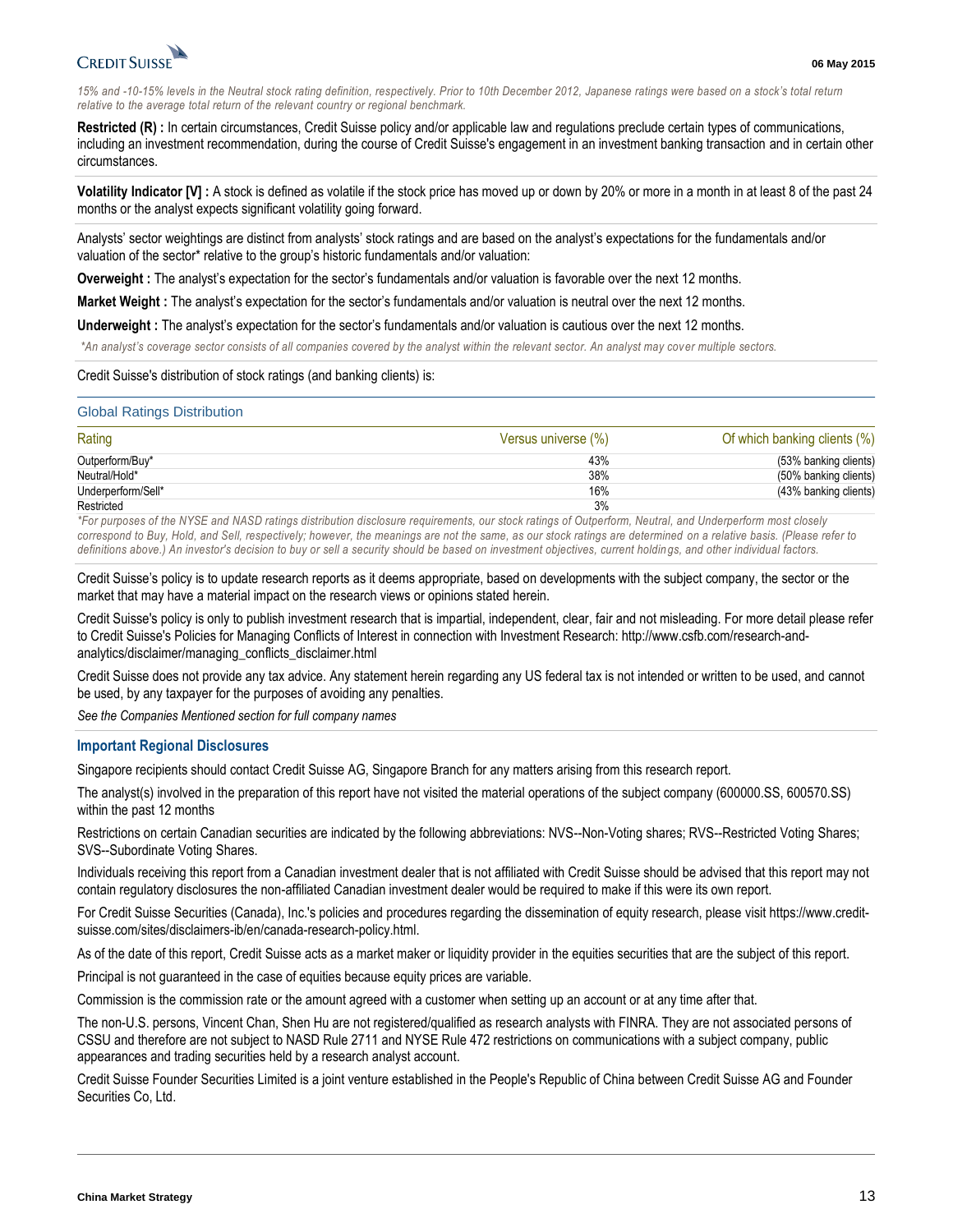

*See the Companies Mentioned section for full company names* 

#### **Important MSCI Disclosures**

The MSCI sourced information is the exclusive property of Morgan Stanley Capital International Inc. (MSCI). Without prior written permission of MSCI, this information and any other MSCI intellectual property may not be reproduced, re-disseminated or used to create and financial products, including any indices. This information is provided on an "as is" basis. The user assumes the entire risk of any use made of this information. MSCI, its affiliates and any third party involved in, or related to, computing or compiling the information hereby expressly disclaim all warranties of originality, accuracy, completeness, merchantability or fitness for a particular purpose with respect to any of this information. Without limiting any of the foregoing, in no event shall MSCI, any of its affiliates or any third party involved in, or related to, computing or compiling the information have any liability for any damages of any kind. MSCI, Morgan Stanley Capital International and the MSCI indexes are services marks of MSCI and its affiliates.

The Global Industry Classification Standard (GICS) was developed by and is the exclusive property of Morgan Stanley Capital International Inc. and Standard & Poor's. GICS is a service mark of MSCI and S&P and has been licensed for use by Credit Suisse.

For Credit Suisse disclosure information on other companies mentioned in this report, please visit the website at https://rave.creditsuisse.com/disclosures or call +1 (877) 291-2683.